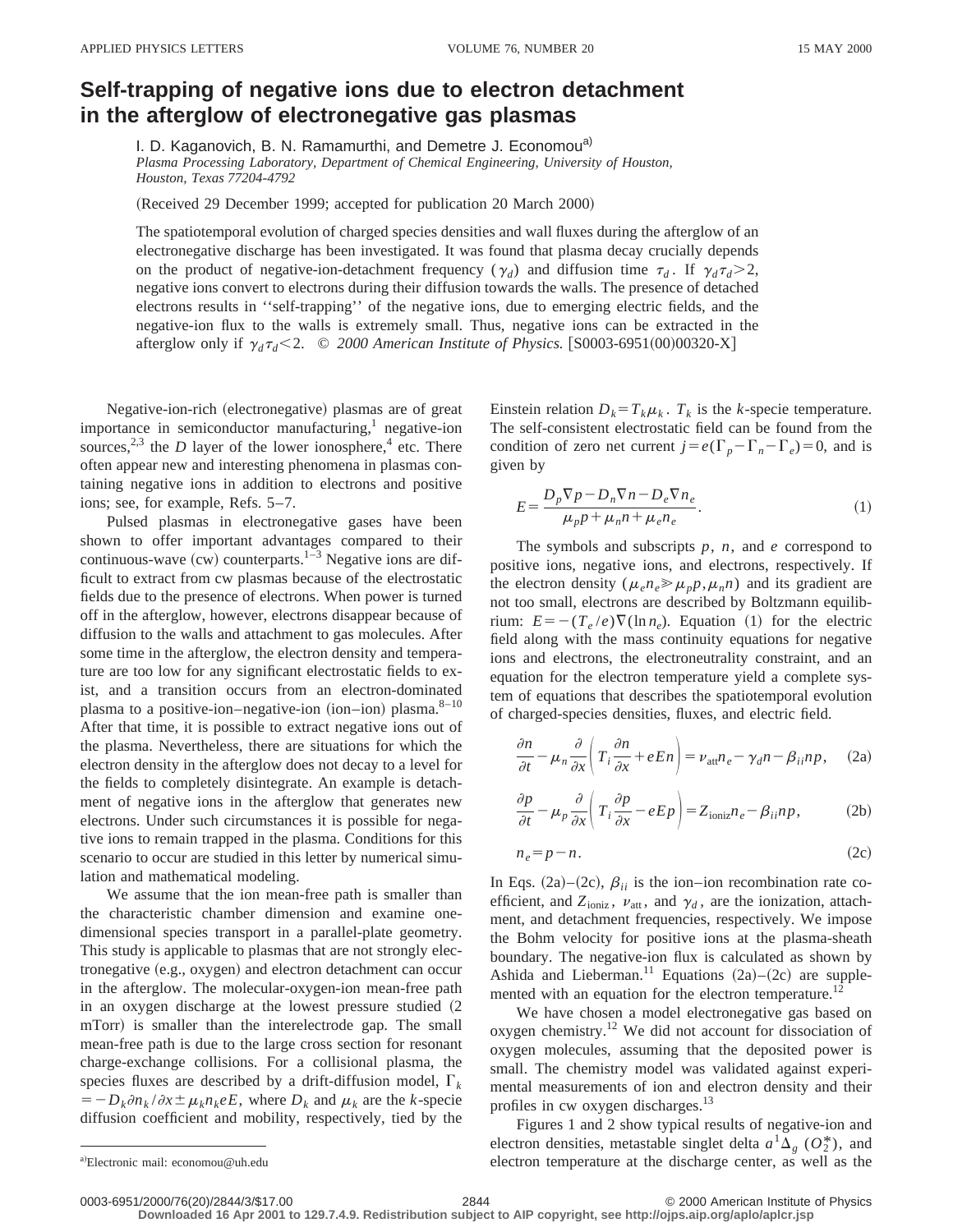

FIG. 1. Temporal evolution of plasma parameters in the afterglow of model electronegative gas based on oxygen: (a) densities at the center of the discharge; *n*: negative-ion density;  $n_e$ : electron density;  $n_m$ : metastable  $a^1\Delta_g O_2^*$  density;  $T_e$ : electron temperature and (b) fluxes at the wall electron  $\Gamma_e$ , positive ion  $\Gamma_p$ , and negative ion  $\Gamma_n$  flux, respectively. Oxygen pressure  $p=2$  mTorr, discharge interelectrode gap 10 cm, and average power density 10 mW/cm<sup>3</sup>.

charged species fluxes at the wall, all as a function of time in the afterglow (power is turned off at time  $0$ ). The only difference between Figs. 1 and 2 is the discharge pressure.

During the active glow (power on), negative ions are piled up in the interior of the vessel by the electric field in



the plasma, and there is practically no negative-ion current to the wall. In the afterglow (power off), the electron temperature drops rapidly at first, mainly due to electron-impact excitation losses. Several tens of  $\mu$ s into the afterglow, the electron temperature has decreased from several eV (not shown) to practically room temperature. Thus, late in the afterglow high-threshold electron-impact reactions (excitation, ionization), as well as attachment, switch off. For the plasma parameters of Figs. 1 and 2, the main processes in the afterglow governing plasma dynamics are transport and detachment of negative ions due to collisions with metastable oxygen molecules<sup>14</sup>  $O_2^*$ . Note that the concentration of metastables is large because of their low wall quenching probability ( $\sim$ 10<sup>-3</sup>).

Comparing Figs. 1 and 2, one can see a drastic difference in behavior. In Fig. 1 (at  $2 mTorr$ ), the plasma is rapidly depleted of electrons. As a result, the plasma electronegativity (ratio of negative-ion density *n* to electron density  $n_e$ ) increases and a transition occurs to a practically electron-free  $(ion–ion)$  plasma.<sup>8–11,14</sup> This transition is abrupt  $\int$  occurs just before  $0.25 \text{ ms}$  in Fig. 1(a)], accompanied by rapid escape of the remaining electrons by essentially free-electron diffusion. The electron density tends to nearly zero in a finite time, after which negative ions come out of the plasma and the negative-ion flux to the wall increases sharply  $\lceil \cot 0.25 \rceil$  ms in Fig. 1(b)]. At a pressure of 4 mTorr, however, the temporal evolution of electron density and wall fluxes is completely different. The electron density does not decay as rapidly and the plasma electronegativity is not very large, to the point that the electric field is determined almost entirely by electrons (Boltzmann equilibrium). Negative ions are trapped in the vessel and the negative-ion flux is nearly zero during the entire afterglow [Fig.  $2(b)$ ].

In Fig. 1, the electron temperature rises slightly later in the afterglow since there is some energy deposited by the detached electrons  $(0.6 \text{ eV}$  per event) and this energy is distributed to a very small number of electrons.

The metastable density does not change appreciably in the afterglow in Figs. 1 and 2, because there are no appreciable losses of metastables. For example, the rate of wall and electron quenching of metastables (dominant loss mechanisms) is of the order of  $10-100$  ms much smaller than the 2 ms time period shown. This also results in substantial metastable density in the discharge.

Theoretical analysis shows that the crucial parameter that controls behavior is  $\gamma_d \tau_d$ —the product of negative-ion detachment frequency ( $\gamma_d = K_d n_m$ ) and negative-ion free-<br>diffusion time ( $\tau_d = \Lambda^2/D_n$ ). Here,  $D_n = 6.9$ diffusion time  $(\tau_d = \Lambda^2 / D_n)$ .  $\times 10^{4}$ (cm<sup>2</sup> s<sup>-1</sup>)/*P*(mTorr),  $K_d$ =3×10<sup>-10</sup> cm<sup>3</sup> s<sup>-1</sup> is the rate constant for detachment,<sup>12</sup>  $n_m$  is the  $O_2^*$  density, and  $\Lambda$  is the effective ion-diffusion length.<sup>15</sup> For a pressure  $p=2$  mTorr,  $\gamma_d \tau_d = 0.55$ , while for  $p = 4$  mTorr,  $\gamma_d \tau_d = 1.5$ .

In Fig. 3, the maximum negative-ion flux during the afterglow is shown as a function of pressure. Beyond a pressure of  $3.5$  mTorr, the negative-ion flux is very small (by a few orders of magnitude). Thus, negative ions can be extracted in the afterglow only if the pressure is smaller than a critical value. The critical pressure depends on the values of other plasma parameters. It turns out that the critical pressure

FIG. 2. All conditions are the same as in Fig. 1, except  $p=4$  mTorr. is determined by the condition  $\gamma_d \tau_d \sim 1$ .<br>Downloaded 16 Apr 2001 to 129.7.4.9. Redistribution subject to AIP copyright, see http://ojps.aip.org/aplo